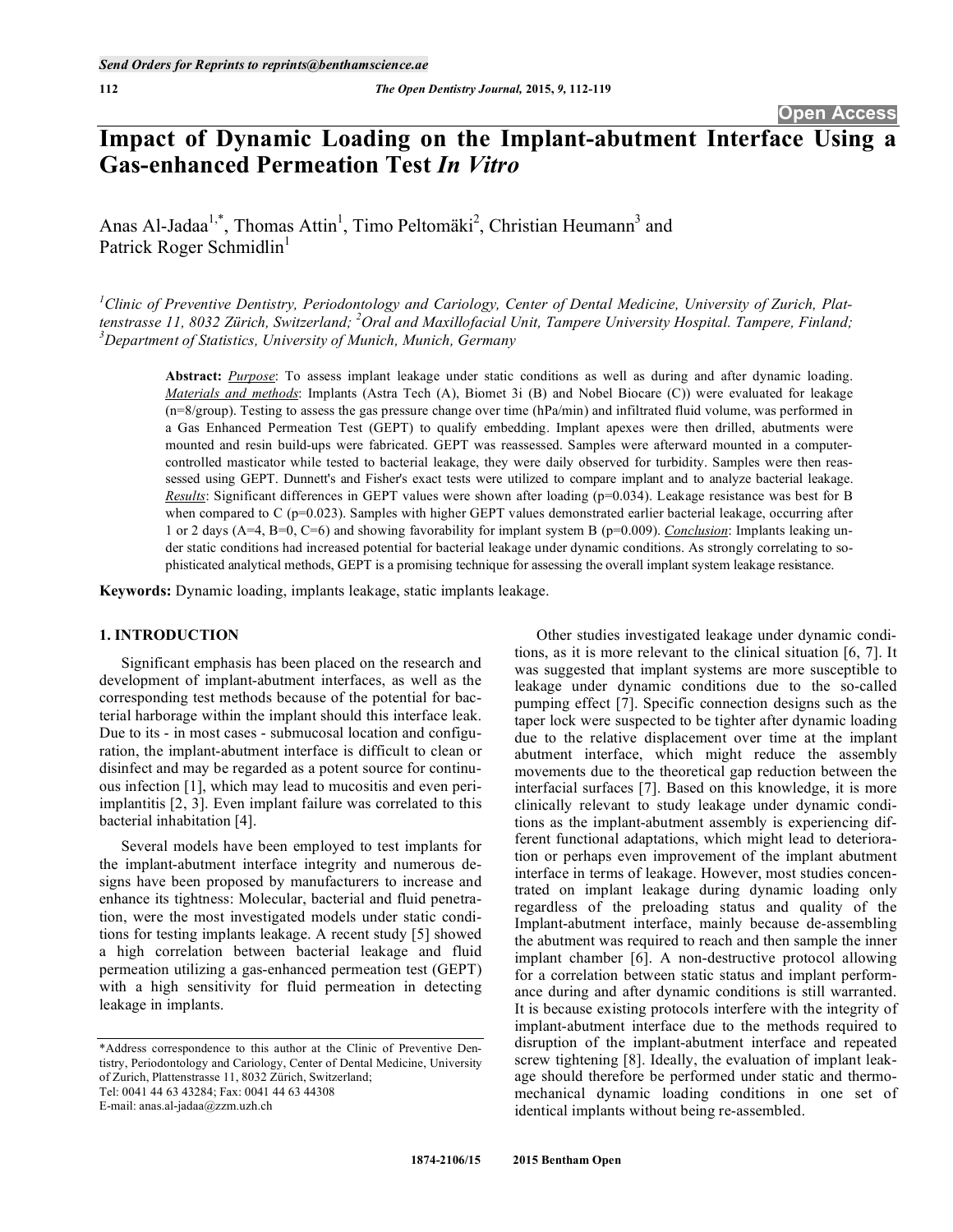This study represents one of a series of studies, which aimed to analyse the leakage of different implant systems *in vitro*. Whereas a previous study assessed these implant systems only with regard to their leakage status under static conditions [5], this follow-up study aimed to test the same three implant system designs, but now under dynamic conditions with correlation to their static preloading status. It was hypothesized that a tight implant under static conditions would stay tight under loading conditions and vice versa. In addition, it was suggested that the implant design does influence the implant performance and stability under dynamic conditions.

# **2. MATERIALS AND METHODS**

Three implant systems were selected (Table **1**): one with a taper lock and internal hexagonal mating surface design (Astra Tech (A)). a second system with a flat-to-flat interface design and internal hexagonal mating surface (Biomet 3i (B)) and one system, with a flat-to-flat and a trilobe mating surface (Nobel Biocare (C)). For each system, eight implants were assigned for leakage testing. Two additional implants were used as negative controls without drilling a connection between the two chambers, thus serving to control the adequate embedding set-up. All implants were mounted and static GEPT values were assessed according to a previously published and validated protocol [5, 9].

#### **2.1. Mounting of the Implants**

All implants were mounted in custom made PVC discs with a diameter of 15 mm and a thickness of 3 mm. First, a drill corresponding to the implant diameter but with a reduction of 0.2 mm, measured at a distance 1 mm from the implant-abutment interface, was made in corresponding discs utilizing a parallelometer. The respective diameters were 3.8 mm  $(A)$ , 3.3 mm  $(B)$  and 4.0 mm  $(C)$ . Implants were then mounted to allow for exposure of 1mm of the implantabutment interface. To promote robust sealing at the implant-disc interface, the disc was sandblasted from its lower side (50 μm aluminum oxide, Benzer-Dental AG, Zurich, Switzerland) and further conditioned and sealed using a light cured nail build-up gel system (Sina, Shenzhen Cyber Technology Ltd, Mainland, China).

#### **2.2. Gas-enhanced Permeation test (GEPT)**

All implant systems were tested for their baseline leakage value to ensure that the mounting procedure was perfectly sealed. These baseline values were used later as a reference to calculate the absolute implant leakage value [5]. The whole sample was mounted with an O-ring, which was lubricated with silicon grease (Molykote 111 compound, DOW Corning GMBH, Germany) at the middle of a split chamber set-up, thereby forming two completely isolated chambers. The upper compartment contained 2.5 ml physiologic saline solution and was positively pressurized, while a negative pressure was applied to the lower compartment. A total effective pressure difference of 1030 hPa was created between the two chambers and the drop in pressure difference was monitored utilizing a pressure difference-measuring device (Testo 526, Testo AG, Lenzkirch, Germany) over 40 min at a rate of 1 measurement/sec. The slope of the pressure drop at two fixed points of testing (1200 sec and 2400 sec) was used to quantify the pressure difference drop for each test system:

$$
Slope = \frac{P1 - P2}{T2 - T1}
$$

The permeated fluid volume was calculated by collecting it from the lower chamber and weighing it to determine its volume in milliliters.

After this baseline reading, implants were mounted inverted in a parallelometer and a connection was created by drilling from the apical direction towards the internal fixture using a 1 mm hard metal drill at a speed of 1100 rpm while undergoing continuous water-cooling. The implants were assessed to ensure that the internal threads were not damaged. For the negative control, two implants received the same treatment but without penetrating into the internal thread compartment as to test for possible deleterious effects of drilling on the integrity of previously assessed embedding procedure.

Implants were then held in a straight Kelly hemostat (Hu-Friedy Mfg. Co., Chicago, USA) and the abutments were positioned and attached to the implant using the respective screws according to the manufacturer's instructions with the recommended torques (Group A 20 Ncm, Group B 20 Ncm and Group C 35 Ncm). The abutments were then sandblasted (50 μm aluminum oxide) while the platform was protected

|             | <b>Group A</b>                                     | <b>Group B</b>                                                                    | Group C                                                                 |
|-------------|----------------------------------------------------|-----------------------------------------------------------------------------------|-------------------------------------------------------------------------|
| Description | Astra Tech™<br>OsseoSpeed $TM$ TX/S<br>$4.0x15$ mm | OSSEOTITE®<br>Tapered Certain <sup>®</sup><br>PREVAIL <sup>®</sup><br>$4.0x15$ mm | Nobel Replace <sup>®</sup><br>Tapered Platform<br>Switch<br>$4.3x16$ mm |
| Abutment    | TiDesign<br>$3.5/4.0 - 1.5$ mm                     | GingiHue $^{\circ}$ -<br>$2 \text{ mm}$                                           | <b>Esthetic Abutment</b><br>$NP - 3mm$                                  |
| Screw       | <b>Uncoated Screw</b>                              | Gold Coated<br>Gold-Tite <sup>®</sup> Screw                                       | <b>Uncoated Screw</b>                                                   |

**Table 1. Implants and specifications of parts used in the study.** 

Table 1: Parts used in each group assembly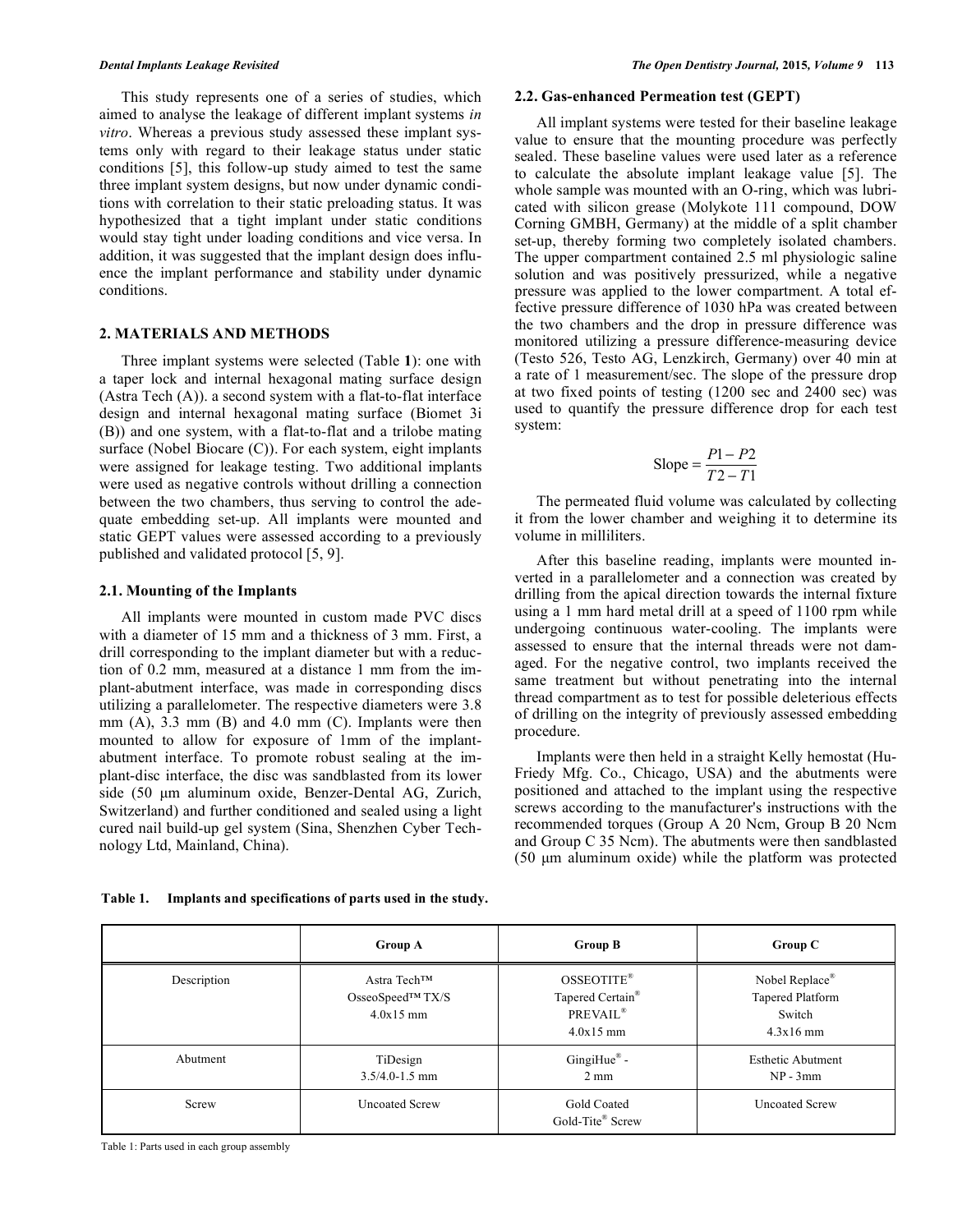with a punched rubber matrice. The screw channel was filled with a Teflon strip (Pink Waterline PTFE Tape, Oatey, Cleveland, Ohio, USA) and was then pre-treated with Monobond Plus (ivoclar vivadent AG, Schaan, Liechtenstein). Afterwards, an adhesive material (Clearfil SE Protect, Kuraray America Inc., USA) was applied and a standardized composite build-up (6mm diameter and 10 mm height) (Luxa Core Automix, DMG, Hamburg, Germany) was fabricated, which extended to the abutment restoration finish line without interfering with the implant-abutment interface.

The implants were tested again as described above and the baseline slope was subtracted from the test slope after build-up to determine the absolute leakage slope under static conditions and again after the thermodynamic loading to assess the effect after loading. The saline flow was recorded again (Table **2**).

A maximum value of 5.55 hPa/min was allotted for implants deemed incapable of withstanding the initial testing period, which represents the highest slope corresponding to 2.5 ml fluid penetration over the whole testing period.

## **2.3. Bacterial Testing Dynamic Model**

The loading system consisted of two tightly separated chambers as with the prior experiment (Fig. **1**). The lower chamber was based on two hard stainless steel parts designed to be interlocked with a screw system and holding the mounted implant sample in between two rubber washers (outer diameter 15mm, inner diameter 10mm and thickness 1mm), which were located on both sides of the mounting disc. The upper chamber was created by an elastic, semitransparent PVC lever, which was tightened on the lower holder and on the opposing antagonistic side with O-rings. This design allowed for placement of bacterial broth containing a bacterial strain (in the lower chamber), which can change the color of a detection media by hydrolyzing a certain component resulting in turbidity and blackening of the broth in the visible compartment. Conceptually, the bacterial cells can only penetrate through the drilled hole at the apical tip of the implant to reach the implant-abutment interface and then travel to the upper compartment. The antagonist was designed so that it forms a 30 degree angled surface, thereby allowing for exertion a luxation effect on the abutment and simulating a more the clinically relevant situation. The antagonist also contained a drilled hole through which the detection media can be filled prior to being sealed with a rubber piece to form a sealed compartment.

#### **2.4. Mounting the Samples for the Dynamic Loading**

All samples and parts to be mounted into the test model were individually wrapped in autoclave sterilization bags. Gas sterilization took place utilizing ethylene oxide gas (3M AG, Rüschlikon, Switzerland) in a sterilizer (Sterivac 4XL, 3M AG, Rüschlikon, Switzerland) using the cold sterilization cycle at 37°C for 5,5 hours. All the packs were opened and the assemblies were then made under a clean bench (EVZ 120, SKAN AG, Basel, Switzerland). The lower chamber was initially filled with 1.5 ml of overnight culture of *E. fecalis* ATCC 29212 in fluid universal broth (FUM, Gmür and Gugenheim 1983). The culture was previously adjusted to 1.0 optical density at 550 nm. The implant and the two rubber washers were placed in position in the counterpart and were positioned on top. The two parts were then manually tightened together using pliers. The assembled part was held in a holder against the antagonist with a separating distance equivalent to the value established in the chewing chamber. The elastic semi-transparent lever taken out of finger Cots (PVC medium size, 0.35 mm thick, MUCAMBO – GUMMI Matthias Jacoby, Altrip, Germany) was mounted in position and tightened over the two sides with the O-rings (outer diameter 22 mm, inner diameter 18 mm, thickness 2mm; Fig. **1**, **C**). After completion of this assembly, the upper chamber was filled with a 3 ml of enterococci-selective bile esculin azide broth (Enterococcosel Broth, Difco, Benton Dickinson Co..Sparks, MD, USA) to detect bacterial leakage by inspecting color change. The filling inlet was then sealed with a tight fitting cylindrical shaped rubber component (Fig. **1**, **i**). The assemblies were mounted in the chewing machine and subjected to a computer-controlled mastication; 1'200'000 loadings under a stable water controlled temperature of 37°C. The samples were observed on a daily basis. Due to the slight change in the lever transparency, a light source (Laser class 3R, Intertronic, Interdiscount AG, Switzerland) was applied to improve detection. In the case of no leakage the light penetration through the clear medium resulted in a lamp glow appearance (Fig. **2**, **A**). Whereas when leakage occurred, the pointed light source was reflected on the outer surface and could not penetrate through the darkened turbid medium (Fig. **2**, **B**). At the end of the observation period, aseptic samples were obtained from both chambers (upper and lower) and cultured overnight in bloodagar plates (Colombia agar + 5% Sheep blood, bio Mérieux SA, Marcy l'Etoile, France) in an incubator (IL 115, INCU-Line, VWR, Dietikon, Switzerland) at 37°C to confirm the results and to ensure the involvement of a single bacteria type (i.e. no contamination and the survival in the lower stock chamber in all cases). To exclude any leakage after the thermo-mechanical challenge at the implant-disk interface, the drilled apices of all implants, which showed bacterial leakage under dynamic loading (A n=4 and B n= 6) were sealed again, i.e. they were sandblasted (50 μm aluminum oxide, Benzer-Dental AG, Zurich, Switzerland), further conditioned with Monobond Plus (ivoclar vivadent AG, Schaan, Liechtenstein), adhesivly treated (Clearfil SE Protect, Kuraray America Inc., USA) and closed with a resin build-up (Luxa Core Automix, DMG, Hamburg, Germany). GEPT was determined again given the hypotheses that the original leakage status (baseline) should be achieved again provided that the marginal mounting was still perfectly intact.

#### **2.5. SEM Visual Assessment of Implants**

Implant systems were assembled and then embedded in epoxy resin (Stycast 1266, Emerson & Cuming, Henkel Eleotronlo Materials, Westerlo, Belguim) and left to set for 24 hours. Afterward, they were sectioned into halves utilizing a slow speed diamond saw (0.4 mm, Strures GmbH, Zweigniederlassung, Switzerland). The hardened resin blocks were mounted in SEM carriers (SCD 030, Balzer Union AG, Balzer-FL) and gold sputtered (Oerlikon Balzers Coating AG, Balzer, Liechtenstein): Sections were coated with a 90 nm gold layer under 0.08 mbar and current of 45 mA over a period of 3 minutes. Implants were observed under SEM (Zeiss Supra V50, Carl Zeiss, Oberkochen, Germany) at magnifications 50X, 500X and 5000X (Fig. **3**).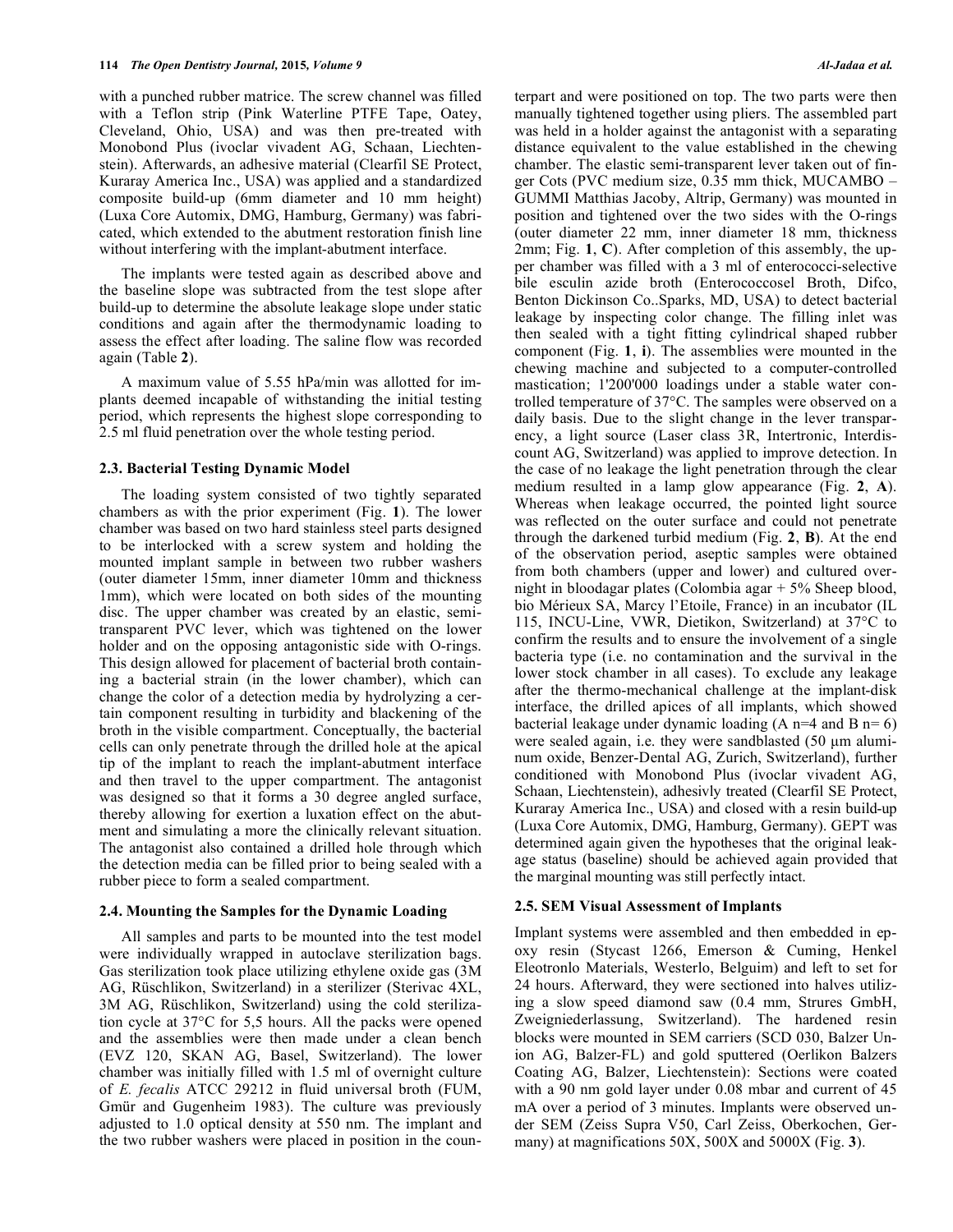| <b>Table 2.</b> |  |  | Implants performance under static and dynamic loading conditions. |
|-----------------|--|--|-------------------------------------------------------------------|
|                 |  |  |                                                                   |

|                | Imp.<br>No.             | <b>Effective leakage</b><br>(hPa/min) | <b>Water Volume</b><br>before (ml) | Time of Bac.<br>Leakage (day) | <b>Influence on leakage</b><br><b>After Dyn. Loading</b><br>(hPa/min) | <b>Water Volume</b><br>after (ml) |
|----------------|-------------------------|---------------------------------------|------------------------------------|-------------------------------|-----------------------------------------------------------------------|-----------------------------------|
| Group A        | $\mathbf{1}$            | 0.004                                 | 0.000                              | No leakage                    | $-0.017$                                                              | 0.000                             |
|                | $\overline{\mathbf{c}}$ | 0.002                                 | 0.000                              | No leakage                    | 0.001                                                                 | 0.000                             |
|                | 3                       | 0.068                                 | 0.042                              | No leakage                    | $-0.066$                                                              | 0.000                             |
|                | $\overline{4}$          | 0.004                                 | 0.000                              | No leakage                    | 0.003                                                                 | 0.000                             |
|                | 5                       | 5.531                                 | 2.500                              | $\mathbf{1}$                  | $-4.900$                                                              | 0.258                             |
|                | 6                       | 5.53                                  | 2.500                              | $\mathbf{1}$                  | 0.000                                                                 | 2.500                             |
|                | $\boldsymbol{7}$        | 0.189                                 | 0.096                              | $\mathbf{1}$                  | $-0.030$                                                              | 0.000                             |
|                | 8                       | 5.503                                 | 2.500                              | $\mathbf{1}$                  | $-5.325$                                                              | 0.089                             |
|                | $*9$                    | 0.025                                 | 0.000                              | No leakage                    | 0.002                                                                 | 0.000                             |
|                | $*10$                   | 0.027                                 | 0.000                              | No leakage                    | $-0.002$                                                              | 0.000                             |
|                | $\mathbf{1}$            | 0.008                                 | 0.000                              | No leakage                    | 0.010                                                                 | 0.000                             |
| Group B        | $\overline{c}$          | 0.009                                 | 0.000                              | No leakage                    | 0.016                                                                 | 0.000                             |
|                | 3                       | 0.026                                 | 0.000                              | No leakage                    | 0.014                                                                 | 0.000                             |
|                | $\overline{4}$          | 0.008                                 | 0.000                              | No leakage                    | 0.008                                                                 | 0.000                             |
|                | 5                       | 0.020                                 | 0.000                              | No leakage                    | 0.010                                                                 | 0.000                             |
|                | 6                       | 0.014                                 | 0.000                              | No leakage                    | 0.030                                                                 | 0.000                             |
|                | $\tau$                  | 0.004                                 | 0.000                              | No leakage                    | $-0.005$                                                              | 0.000                             |
|                | 8                       | 0.008                                 | 0.000                              | No leakage                    | $-0.007$                                                              | 0.000                             |
|                | $*9$                    | 0.002                                 | 0.000                              | No leakage                    | 0.001                                                                 | 0.000                             |
|                | $*10$                   | 0.016                                 | 0.000                              | No leakage                    | $-0.003$                                                              | 0.000                             |
| O<br>ج<br>Grou | 1                       | 0.048                                 | 0.036                              | $\mathbf{1}$                  | 5.463                                                                 | 2.500                             |
|                | $\overline{c}$          | 0.007                                 | 0.000                              | No leakage                    | 0.025                                                                 | 0.000                             |
|                | 3                       | 0.338                                 | 0.161                              | $\sqrt{2}$                    | $-0.300$                                                              | 0.000                             |
|                | $\overline{4}$          | 0.005                                 | 0.000                              | $\sqrt{2}$                    | 5.509                                                                 | 2.500                             |
|                | 5                       | 5.531                                 | 2.500                              | $\mathbf{1}$                  | 0.000                                                                 | 2.500                             |
|                | 6                       | 0.042                                 | 0.026                              | No leakage                    | $-0.018$                                                              | 0.000                             |
|                | $\tau$                  | 0.151                                 | 0.076                              | $\,1\,$                       | 0.014                                                                 | 0.073                             |
|                | 8                       |                                       | 2.500                              | $\,1\,$                       | 0.000                                                                 | 2.500                             |
|                | $*9$                    | 0.013                                 | 0.000                              | No leakage                    | $-0.002$                                                              | 0.000                             |
|                | $\boldsymbol{*}10$      | $0.001\,$                             | 0.000                              | No leakage                    | $-0.001$                                                              | 0.000                             |

Table 2: Detailed implant test performance. \* Implants served as negative controls

#### **2.6. Statistical Analysis**

GEPT performance data, mean values and standard deviations, were assessed prior to and following dynamic loading. An ANOVA was applied to test for significance between systems at each stage of testing. Additionally, a Dunnett post-hoc analysis was conducted to isolate the differences. While bacterial leakage was presented by means of days; exact test of Fisher was applied to compare between different implant systems.

#### **3. RESULTS**

Before dynamic loading the effective leakage of the three implant systems was (mean  $\pm$  sd) 2.104  $\pm$  2.831 for group A,  $0.012 \pm 0.007$  for group B, and  $1.456 \pm 2.516$  for group C. After dynamic loading the values were; group A  $0.826 \pm$ 1.921, group B 0.049 ± 0.017 and 2.814 ± 2.925 for group C (Fig. **4**). An ANOVA resulted in an overall difference only after dynamic loading (p-value 0.034). A Dunnett post-hoc analysis with group C as a control group shows that the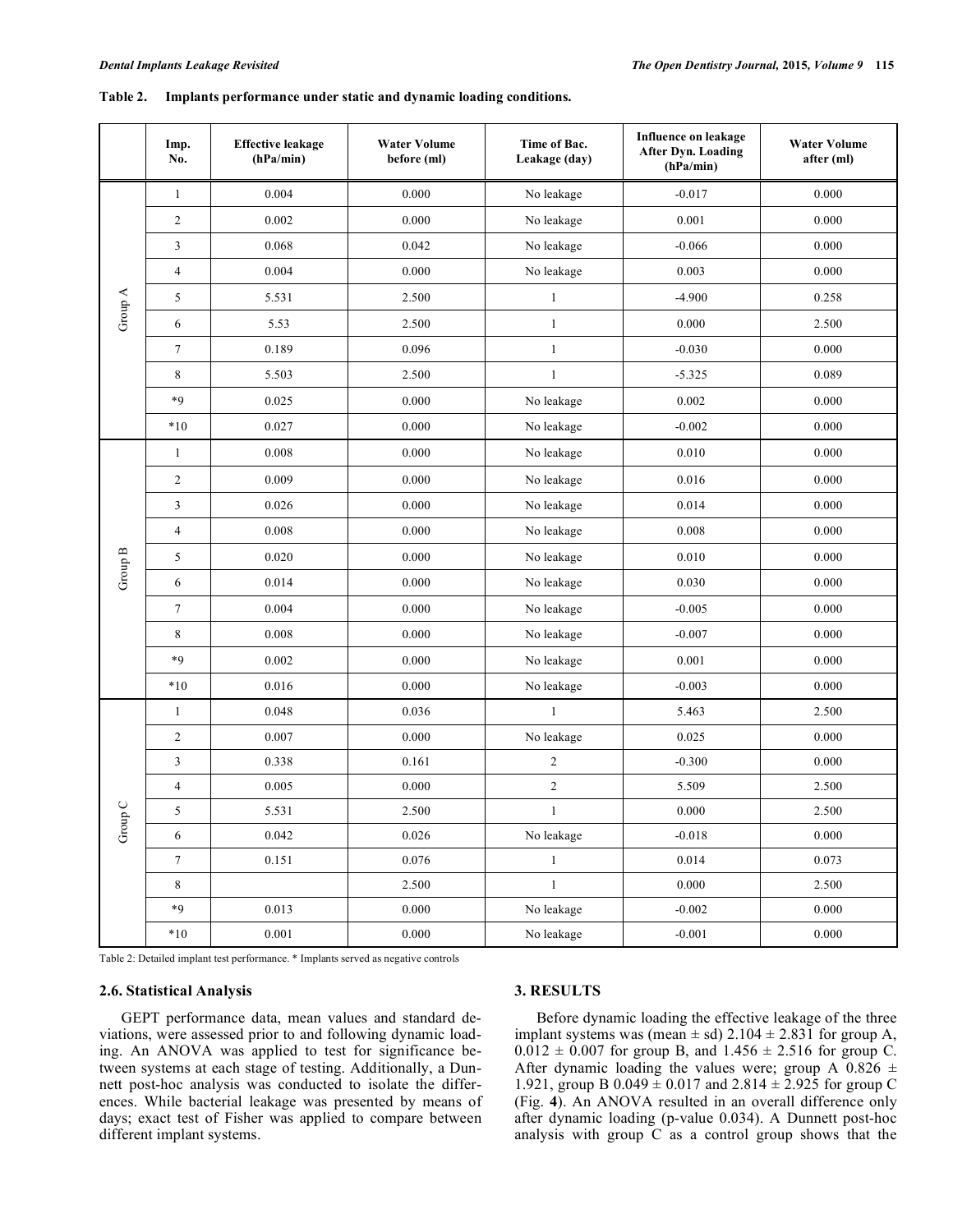

**Fig. (1).** Schematic illustration of dynamic loading set up (**A**), photo of the different components prior to assembly (**B**) and fully assembled set-up (**C**). **a**. Antagonist, **b**. Tightening O-rings, **c**. Elastic semi-transparent lever, **d**. Upper compartment holding the indication medium, **e**. A mounted implant sample, **f**. Capping holder of lower chamber, **g**. Lower chamber compartment with screw third for tightening, **h**. Mounting holder for chewing machine cell, **i**. Indicating medium filling inlet, **j**. Sealing rubber washers.

difference is mainly due to the significant lower average leakage value of group B compared to group C (p-value 0.023).



**Fig. (2).** Visual comparison of bacterial leaking vs. tight implant. (A) Tight implant and (B) leaking implant.

Bacterial leakage did not occur for any of group B implants, while 4 of the group A implants showed leakage after 1 day. Also, 4 of the group C implants showed early leakage after 1 day and 2 of the implants leaked after 2 days. The exact test of Fisher was applied to the corresponding 3 by 3 contingency table of leakage (no leakage, leakage after 1 day, leakage after 2 days) with the three-implant systems. The p-value was 0.009 in favor of group B.

# **4. DISCUSSION**

The current study aimed to establish a protocol for testing implants under dynamic conditions using a validated gasenhanced permeation testing method [5]. The protocol included the pre-evaluation of the implant seal status under static conditions before loading, which served as a baseline value. It was hypothesized that a tight implant under static conditions would also show a tight seal under dynamic conditions. This was corroborated by the findings of the present study where initially tight implants also showed a better sealing behavior under dynamic loading. Although no statistical significance could be found between different implant system designs before loading, there was a statistically significant difference observed after loading between group B and group C (p-value 0.034). The findings under static conditions are in contrast to a previous study, which showed significant differences between the groups [5]. However, the trends obtained in the present study are the same and the fact that no statistical difference could be found is attributable to the lower sample size of the present study, where only 8 implants were used as compared to 16 samples for each group in the previous study. Previous studies showed varying results regarding bacterial leakage under static conditions which ranged from 20-80% for internal hex and 20-60% for taper lock designs [10, 11]. These considerable variations may be related to the differences in study designs. However, once again during the dynamic loading, group C exhibited the highest number of leaking implants, followed by group A (6 and 4 of test implants respectively), while group B showed no leakage. The taper lock design (group A) was the only design which showed some improvement in tightness after dynamic loading (Fig. **4**), but this was not statistically significant. This finding indirectly correlates to a previous study assessing tapered lock implants under dynamic loading, where an increase in the loosening torque after loading was observed [6]. On the other hand, group C, showed an overall increase in leakage as compared to the equivalent flat-to-flat design in group B. The difference in tightness corresponds to the difference in mating surface design. A finite element method to study micro-motions at the implantabutment interface at different mating surfaces [12] showed higher micro-motions at the polygonal region in a trilobe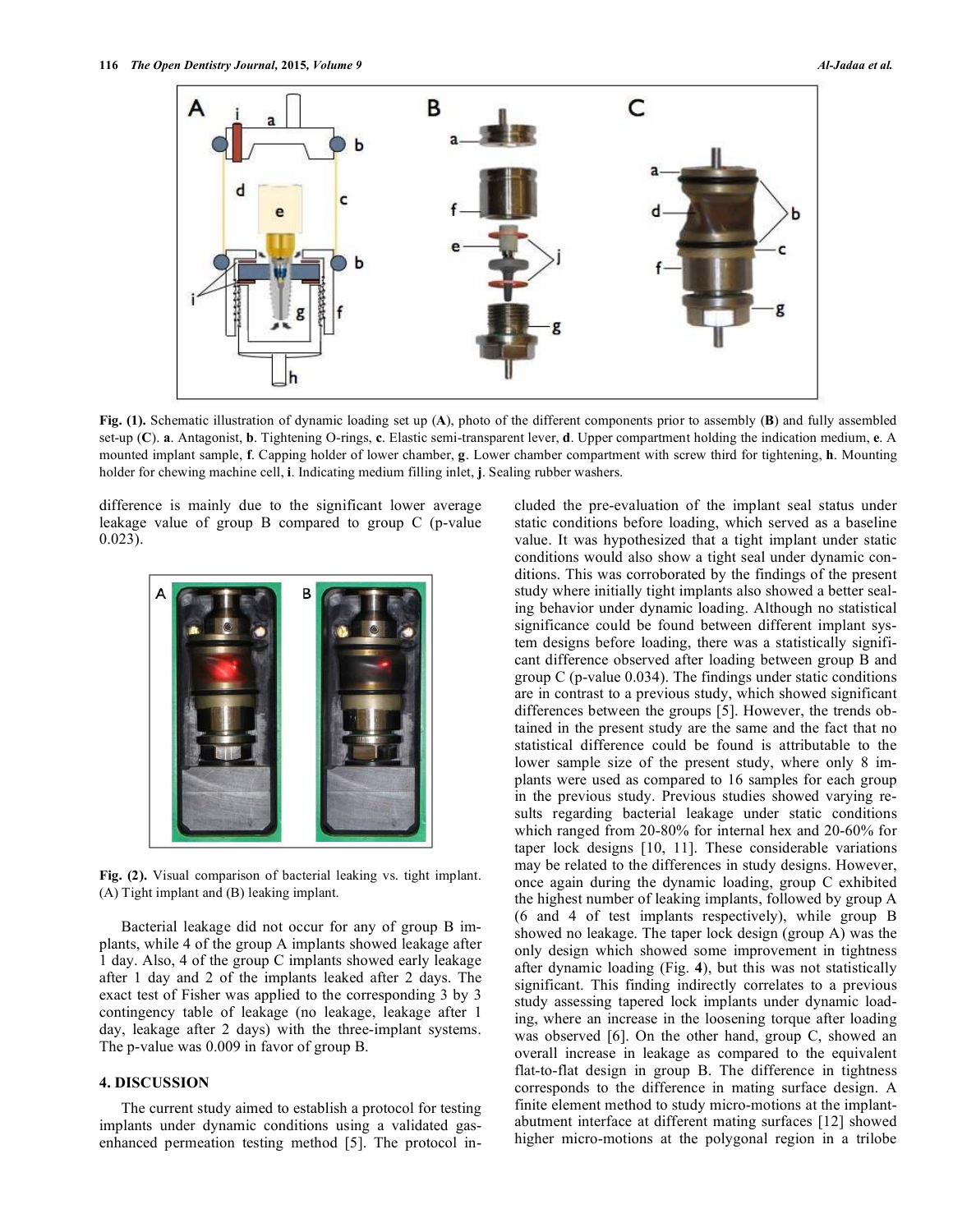

**Fig. (3).** Representative samples of SEM images representing bacterially non-leaking samples with a GEPT score value of less than 0.090 hPa/min. The squared area determines the magnified section in each photo with higher magnification.



**Fig. (4).** A graph showing a comparison of implants performance before and after dynamic loading presented as mean values ± SD.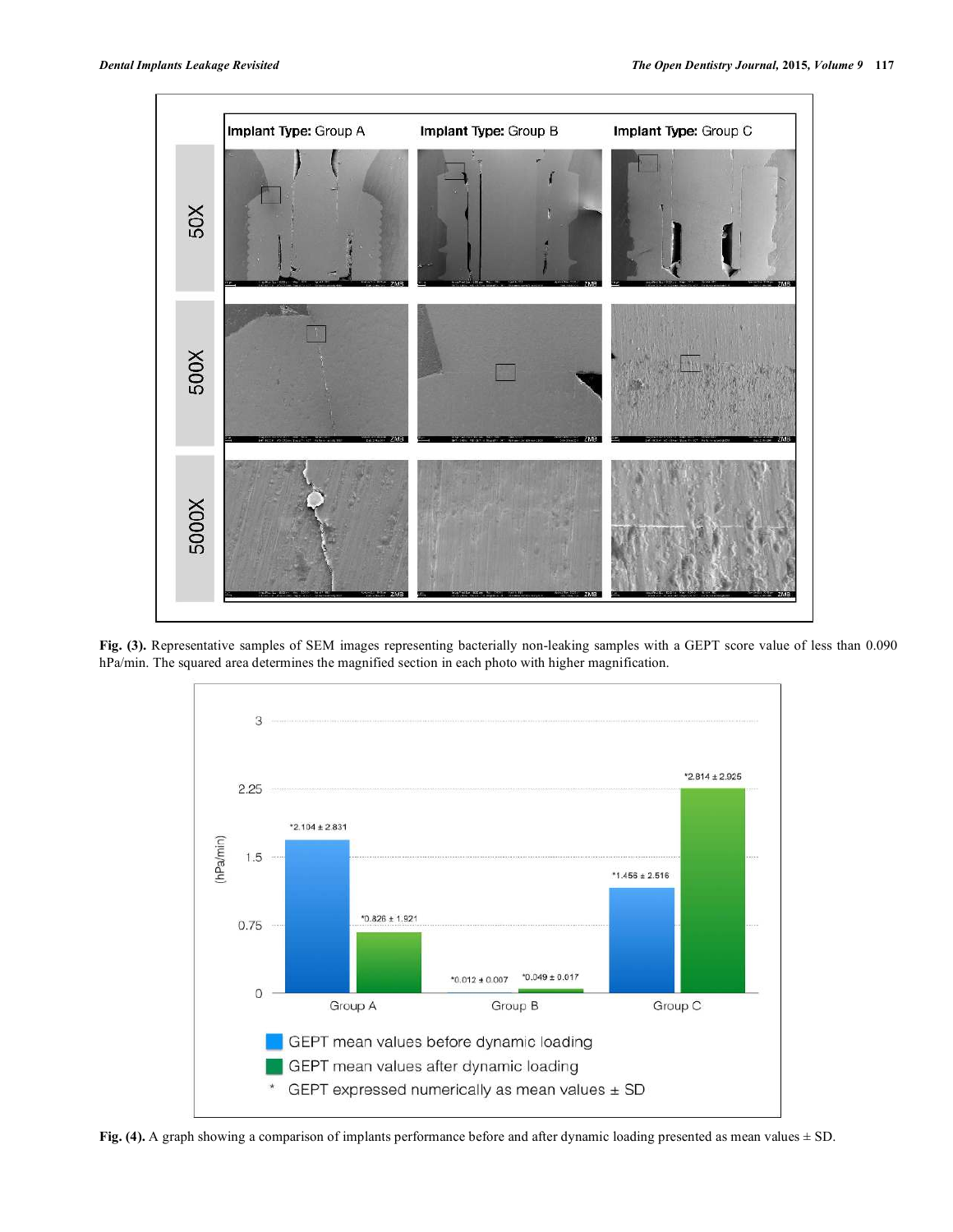design as compared to the micro-motion in a internal hexagonal design. The authors suggested that this fact might therefore lead to more bacterial penetration, which was actually corroborated by the findings of the current investigation.

In the present study, gap analysis was not quantitatively performed, but was used to visualize the situation of implants which showed GEPT values close to the a value of 0.09 hPa/min, which was arbitrarily defined in our previous study to be the cut-off value below which no bacterial leakage occurs [5]. The SEM confirmed the presence of small gaps only and thus the high sensitivity of GEPT measurements in detecting implant leakage over bacterial leakage. If spatial analysis is to be conducted, we suggest 3D analysis as a valuable tool to assess this attribute. The current model setup was the first study in which the non-loaded performance of an implant system was correlated to its performance under dynamic loading conditions. It provided a continuous analysis of implants testing before, during and after dynamic loading. The bacterial leakage model (turbidity detection), per se, has a long history of use in leakage evaluation for both conventional dentistry [13] and implant dentistry [14, 15]. To our knowledge, it is the first time that it was applied in a dynamic model. The ideal model in which bacterial leakage can be directly detected during dynamic loading was challenging. It required replicating the conditions of an isolating split chamber system design, but which also allows direct detection of turbidity through a clear or semi-clear wall on the detection medium side and finally, has an elastic wall which does not interfere with the dynamic loading process. Cell cultures were taken to ensure leakage related to the used bacteria only and to confirm exclusion of any external contamination. In addition, it also proved that the bacteria could survive the whole testing period. Furthermore, the mounting quality after all experimental steps was re-tested: Theoretically, the difference between the GEPT at baseline and at the end of all experiment after re-sealing the implant apices should be zero. Indeed, we found very small differences only ranging from  $-0.010$  to  $+0.009$  hPa/min, which reflects an intact mounting and sealing quality at all times.

Implants failure due to the prosthetic assembly fixed on top depends on the following considerations: Mechanical factors, related to the load applied [16], the abutment retention type (cemented vs. screw retained) [17], and prosthesis retention (cemented vs. screw retained) [18]. The second important factor is the bacterial inhabitation in uncleansable niches [19].

Clearly, studies found that implant failure was correlated to the presence of gaps and their size at the implant-abutment interface [20-22]. Leakage provides an indirect indication of gaps present at the implant-abutment interface and can therefore be considered as a quantitative parameter to assess the quality of the connection at the implant-abutment interface [23]. The long-term survival of implants has been linked to the precision of the overall assembly of dental implant parts and thus the preservation of the surrounding supporting bone level [24, 25]. Nakazato and co-workers 1989 [26] have elaborated bacterial colonization at the prosthetic connector 4 hours after exposure to the oral environment, whereby gaps allowed fluid and bacteria shifts through the implantabutment interface in both directions. Thus, the presence of gaps at the implant-abutment interface presents a risk factor

which jeopardizes the prognosis of an implant [27]. Histological studies highlighting the importance of gap levels in relation to the bone crest demonstrated that the closer the gap was to the bone crest, the higher the risk of peri-implantitis [27, 28]. Quirynen and co-workers 2002 showed that persistent bacterial inoculation of the implant-abutment interface is related to a chronic inflammatory response at the bone crest.

#### **CONCLUSION**

This study elaborated a methodology to investigate the leakage of implant systems under static conditions which highly correlated to implants performance under dynamic loading. Implants with a flat-to-flat interface and internal hexagonal mating surfaces showed the best performance with regard to leakage under both static and dynamic conditions. This study has also provided a proof that tight implants under static conditions will provide better sealing characteristics under dynamic conditions, which in turn highlights the importance and relevance of in-vitro implant system leakage testing under static conditions, as a preclinical assessment parameter. It can also be concluded that the design of the implant-abutment interface and its stability plays a determinant role against bacterial leakage under dynamic loading.

#### **CONFLICT OF INTEREST**

The study design was conceived and executed independently, however the corresponding author PhD fellowship is supported – in part - by Biomet 3i.

### **ACKNOWLEDGEMENTS**

Implant systems were obtained directly from each manufacturer utilizing funding through a research grant by Biomet 3i.

#### **REFERENCES**

- [1] Hermann JS, Cochran DL, Nummikoski PV, Buser D. Crestal bone changes around titanium implants. A radiographic evaluation of unloaded nonsubmerged and submerged implants in the canine mandible. J Periodontol 1997; 68: 1117-30.
- [2] Mombelli A, Oosten MAC, Schürch E, Lang NP. The microbiota associated with successful or failing osseointegrated titanium implants. Oral Microbiol Immunol 1987; 2: 145-51.
- [3] Ericsson I, Persson LG, Berglundh T, Marinello CP, Lindhe J, Klinge B. Different types of inflammatory reactions in peri-implant soft tissues. J Clin Periodontol 1995; 22: 255-61.
- [4] Becker W, Becker BE, Newman MG, Nyman S. Clinical and microbiologic findings that may contribute to dental implant failure. Int J Oral Maxillofac Implants 1990; 5(1): 31-8.
- [5] AlJadaa A, Attin T, Peltomäki T, Schmidlin PR. Comparison of three *in vitro* implant leakage testing methods. Clin Oral Implants Res 2013; doi: 10.1111/clr.12314. [Epub ahead of print].
- [6] Koutouzis T, Wallet S, Calderon N, Lundgren T. Bacterial colonization of the implant-abutment interface using an *in vitro* dynamic loading model. J Periodontol 2011; 82: 613-8.
- [7] Steinebrunner L, Wolfart S, Bößmann K, Kern M. *In vitro* evaluation of bacterial leakage along the implant-abutment interface of different implant systems. Int J Oral Maxillofac Implants 2005; 20(6): 875-81.
- [8] Do Nascimento C, Pedrazzi V, Miani PK, Moreira LD, de Albuquerque Junior RF. Influence of repeated screw tightening on bacterial leakage along the implant–abutment interface. Clin Oral Implants Res 2009; 20: 1394-7.
- [9] Al-Jadaa A, Attin T, Peltomäki T, Heumann C, Schmidlin PR. Laboratory validation of a new gas-enhanced dentine liquid per-